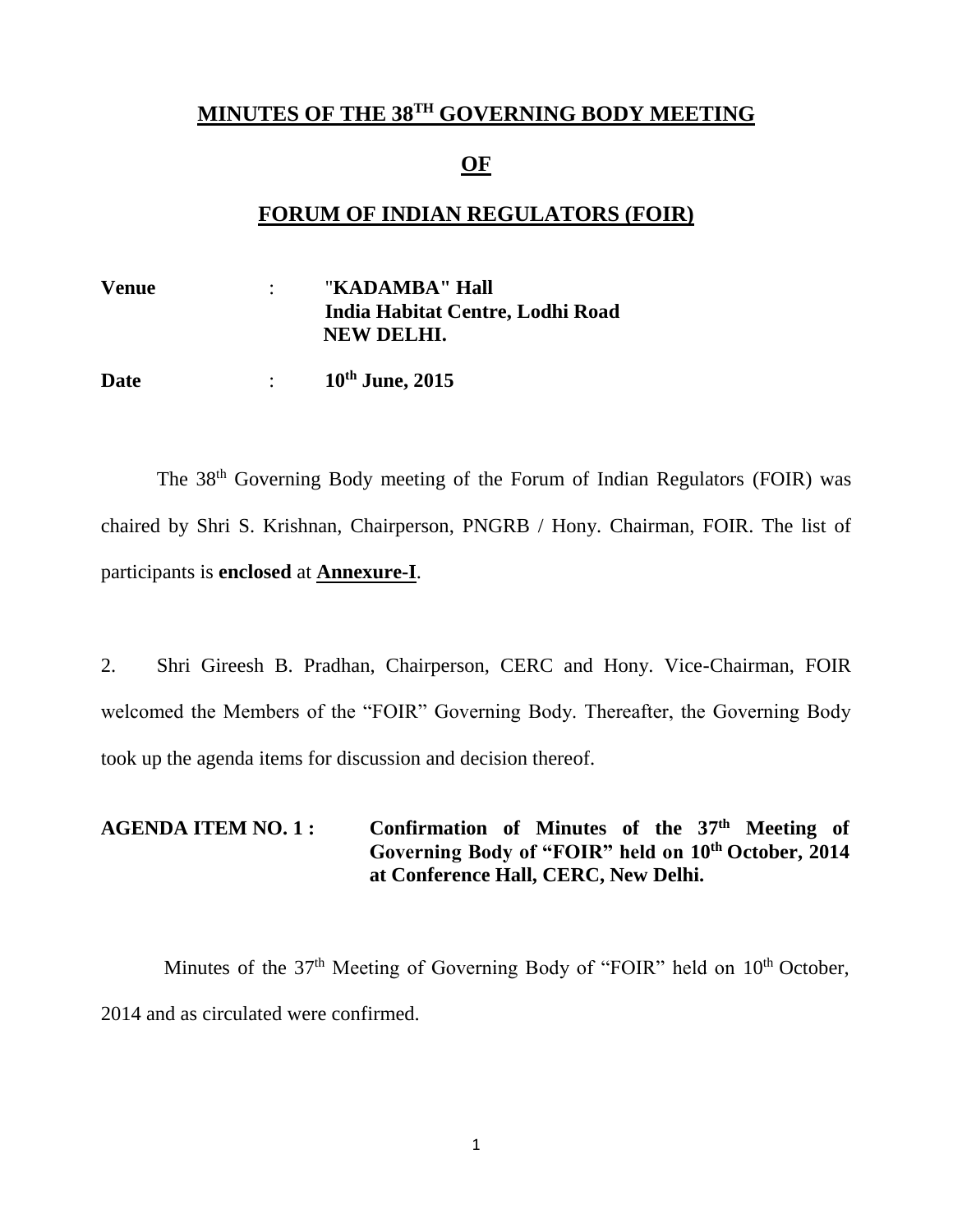Members were apprised that "FOIR" Secretariat had written to various Regulatory bodies for joining the FOIR. However, no positive response has been received from them.

It was decided that Chairperson, PNGRB / Hony. Chairman, FOIR would write to the regulatory bodies and also to Director General of Civil Aviation (DGCA) to join the FOIR.

The members were also apprised about the outstanding membership fee from Administrative Staff College of India (ASCI) and The Energy and Resources Institute (TERI). It was decided that "FOIR" Secretariat would once again write to ASCI and TERI and if the subscription fee was not received within three months from the date of notice, their membership would automatically stand cancelled without any further notice.

### **AGENDA ITEM NO. 2 : Reconstitution of the Governing Body for the FY 2015- 16.**

 The proposed reconstitution of the Governing Body of "FOIR" for FY 2015-16 was noted and endorsed.

#### **AGENDA ITEM NO 3: Annual Accounts of "FOIR" for FY 2014-15.**

 The Balance Sheet and Income & Expenditure Account along with the Schedules and Notes on Accounts of "FOIR" for the FY 2014-15 were noted and endorsed.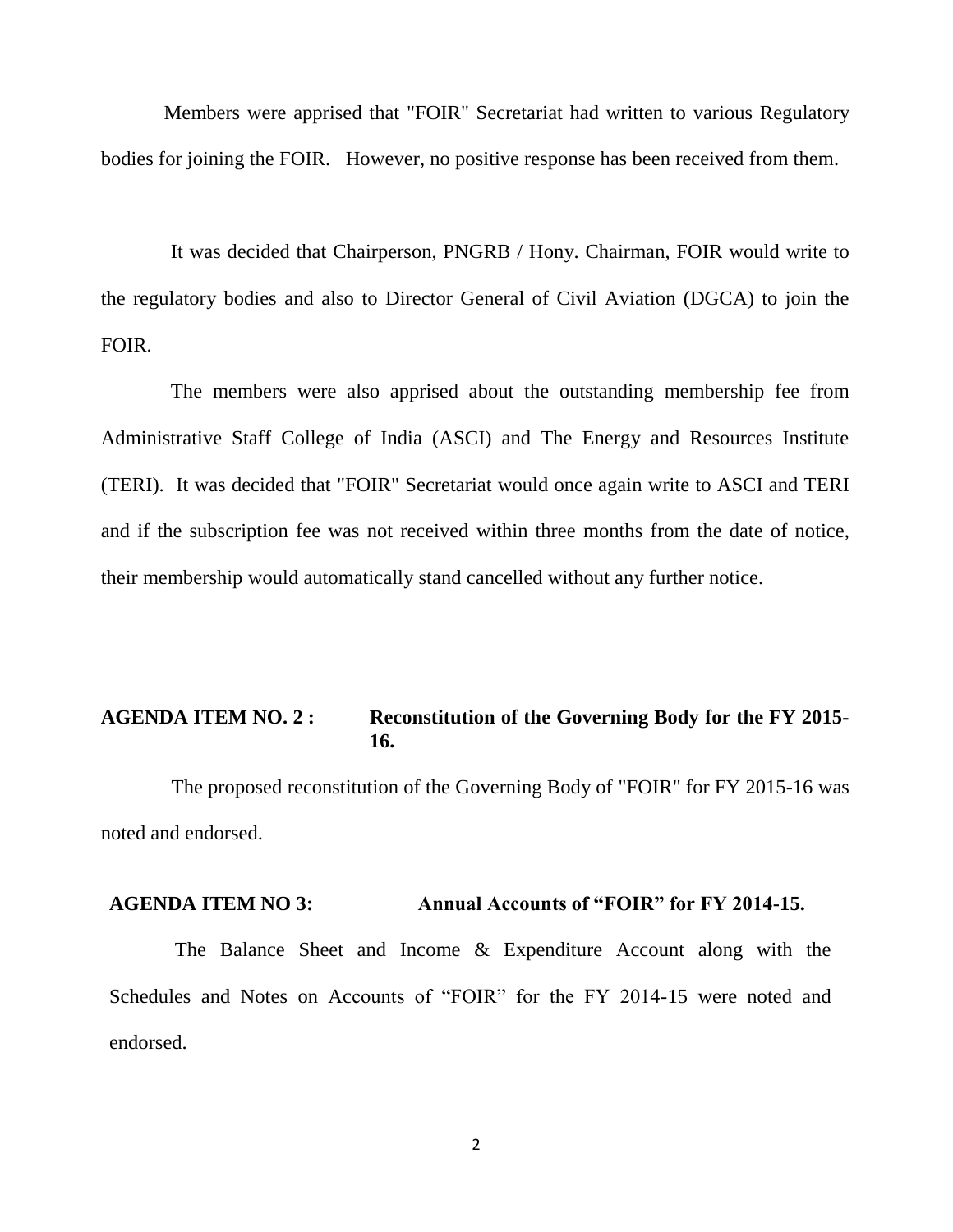#### **AGENDA ITEM NO. 4: Budget of FOIR for FY 2015-16.**

 The salient features of the Budget Estimates of "FOIR" for the FY 2015-16 were explained by the "FOIR" Secretariat.

On the issue of membership subscription receivable from ASCI and TERI (Rs 6,00,000/-), the Governing Body of FOIR directed FOIR Secretariat to write to them seeking the outstanding subscription fee giving 3 months time to respond. In case no response was received within 3 months, their membership would automatically stand cancelled and the corresponding amount shown as receivable would be written off from the balance sheet.

The proposed budget for the FY 2015 -16 was noted and endorsed.

The meeting ended with vote of thanks to the Chair.

\*\*\*\*\*\*\*\*\*